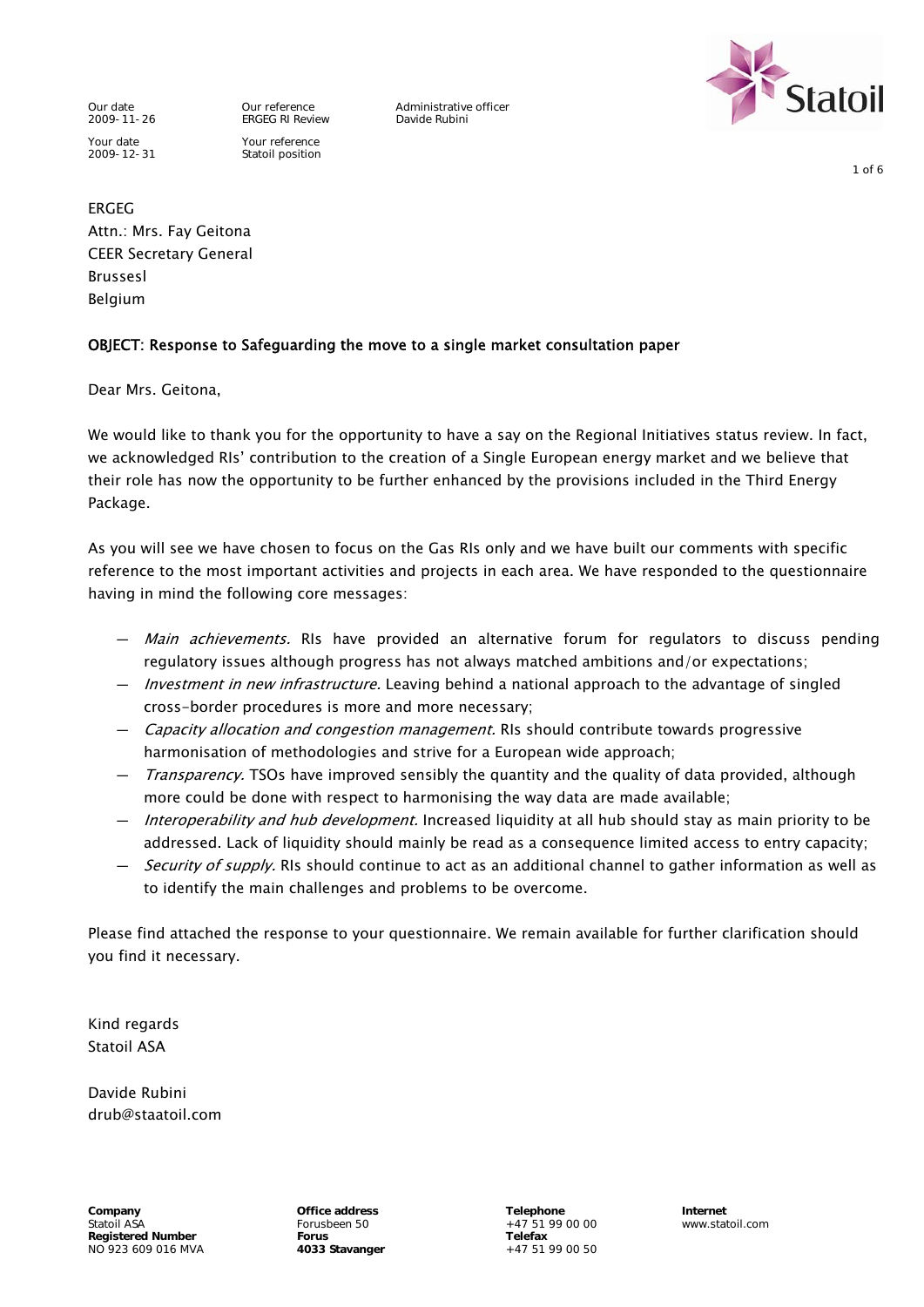# A. ERGEG Gas Regional Initiative

A.1. From your point of view, what is the main achievement of the Gas Regional Initiative process?

It is difficult to provide an assessment without differentiating among the various regions. Was one to give a high level opinion on the overall process, Regional Initiatives have:

- Contributed to create an alternative forum for regulators to discuss pending regulatory issues from a different angle triggering synergies that would have not otherwise materialised;
- Provided additional opportunities for dialogue between regulators and other stakeholders at a level that may result more appropriate for a step-by-step approach towards the realisation of the single market;
- Offered a potentially more efficient way to tackle issues that reflect the level of maturity of the relevant national markets, although progress in this respect has not always matched ambitions and/or expectations.

## Investment in new infrastructure

A.2. Do you consider that Gas Regional Initiative (GRI) projects have effectively contributed to cross-border investment processes? What kind of improvements would you expect?

RIs can list 4 main projects in this area. Statoil would like to express its views on three on them and express its views on lack of action in the South-South East Region:

- French-Spanish coordinated open seasons for Larrau/Biriatou and the Midcat project: the open seasons tendered in France and Spain suffered from lack of coordination and a different working culture between the two sides. A cross-border approach rather than a pure national one would have helped to better align the processes and find pragmatic solutions. While the French side chose to focus on procedures and rules, the Spanish counterpart was ready to find a compromise beyond jointly pre-defined minimum booking requirements. Both issues would have probably been overcome, had the two parties acted under the supervision of the Agency for Cooperation of Energy Regulators, or had at least agreed to act through a joint mechanism set in a way that guarantees objectivity and smooth decision-making. The contribution of RIs could come exactly in this form: providing tools and mechanisms to overcome impasses generated by diverging views.
- French-Belgian coordinated open season in April 2007 between GRTgaz and Fluxys with the cooperation of GTS: the project stalled mainly for the inability of the Belgian counterpart to have tariffs set in due time. This made more difficult for TSOs to commit to the investment while, without a clear price and a minimum booking requirement, for shippers it was nearly impossible to show clear interest in new potentially available capacity.
- Danish open season in cooperation with Gasunie/GTS integrated open season and Gaz Systems open season: due to the uncertainty in the incentive regulation and efficiency regulations TSOs were not able to publish binding tariffs for the Integrated Open Season capacities. Although we understand that is not always possible to publish terms prior to the open season, we believe that a tariff bandwidth would have represented an adequate compromise and it would have given participants some degree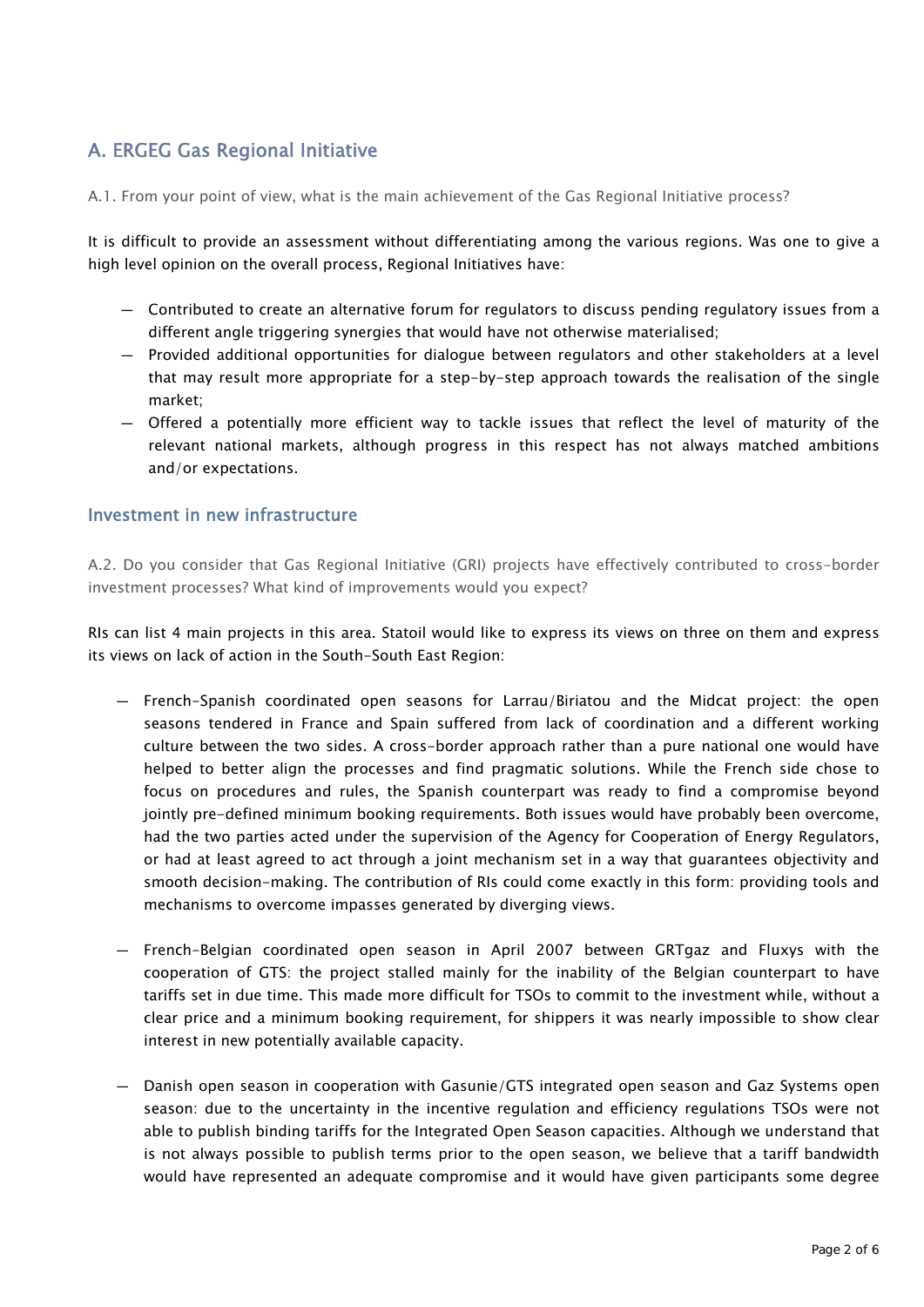of certainty. Uncertainty existed also with respect to capacity availability. Whilst we are assured that capacity can be made available in 2014, it is uncertain whether capacity can be made available at an earlier stage. We understand that pipelines are quicker to build than compressor stations and that it depends on other bids on how the infrastructure can be utilised to meet capacity needs but more insight into availability would be useful. Also, extending the market screening would often better fit within our investment timescales. To enable us to discuss important issues, relating to our capacity requirements and meet decision gates, an additional 2 months would further our ability to do this.

- Virtual test to build a hypothetical pipeline between Germany, Netherlands, Belgium and France: the initiative was very much welcome and its design much appreciated. The right questions were asked and appropriate scenarios were formulated. Despite so, the working group could not agree on a number of requests put forward by shippers and its concluding report is unlikely to contain two of their recommendations. Shippers have made clear that it is impossible for them to commit and book firm new capacity where TSOs do not define upfront the estimated cost per capacity unit and they do not clarify what the investment trigger is, that is the minimum booking requirement for the capacity to be realised. On this basis following through on the expectations the project had generated will become more difficult than foreseen. The situation is further complicated by the fact that the working group has decided to delegate entirely the implementation of the recommendations that will be included in the conclusive report to national regulators and TSOs. This may cause the open seasons that will be based on the results of this virtual exercise to incur into problems already seen in other cross-border open season procedures. Lack of coordination and lack of a wider perspective that goes beyond a national approach may jeopardise successful execution.
- Lack of concrete initiatives on investment in new infrastructure in the South-South East region despite its importance in light of the development of the Southern Gas Corridor is not commendable. In this area lack of rightly implemented secondary legislation and a very inhomogeneous regulatory environment are both the greatest impediment to infrastructure development and the perfect ground for regulators and stakeholders to come together and address existing challenges. The implementation of similar tariff methodologies and nomination procedures, as well as the establishment of transparent capacity allocation methodologies across countries would provide the regulatory stability necessary for shippers to appreciate the potential attractiveness of transiting and delivering gas through/to the region, while standardised authorisation procedures and the creation of an investment coordination group for all the projects being planned would ensure that new capacity is created in the most efficient manner.

On a more general level we believe that to better inform future open seasons, lessons could be learnt from carrying out impact assessments on past open seasons. We would suggest that national regulators undertake impact assessments for major open seasons, to assess which aspects worked well and where improvements can be made to inform future open seasons. This would also work towards improving transparency and the accountability of the TSOs.

#### Capacity allocation and congestion management

A.3. What lessons do you draw from GRI projects in the area of access to cross-border capacity? Do the current GRI projects on capacity allocation harmonization meet your expectations?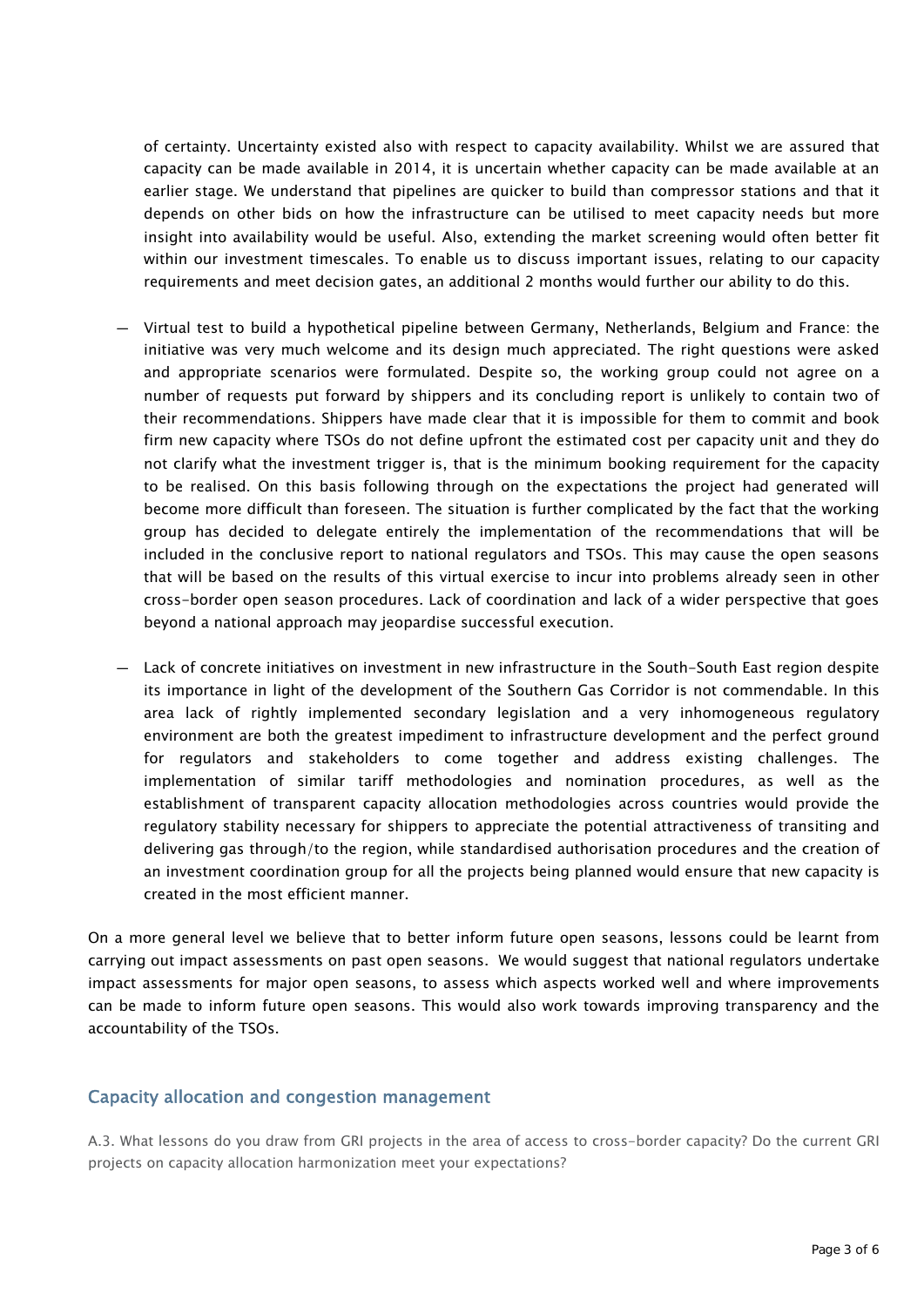A.4. Would there be real benefits if, at this stage, the GRI tried to seek better coordination at a cross-regional level? How do you value the experience acquired with the capacity projects in the regions? What type of projects should be developed in the future?

RIs can list 2 main projects in this area:

— Launch of the secondary capacity platform in Germany, Netherlands and Denmark: Statoil recognises the importance of establishing platforms for secondary capacity trading in that they have serve to establish a dialogue between TSOs, regulators, platform operators & market parties. We also observe that platforms are now developed and that the relevant legal challenges have been determined, yet we would like to invite regulators to note that rather than deepen work on the mechanics of the platforms themselves, more attention should be paid to an aspect that characterises these experiences, meaning lack of liquidity.

The main implicit benefit in secondary capacity trading consists in providing a continuous commercial and voluntary opportunity to solve situations of contractual congestion. Shippers who hold capacity are enabled to sell when they don't plan to use the capacity or are not commercially required to hold it, while shippers who need capacity are enabled to buy when primary capacity is not available. However, by no means secondary trading can be seen as the sole and exclusive CMP or as a sufficient measure to ensure an efficient use of capacity or to avoid anti-hoarding. Secondary capacity trading is a tool that has a function in the time between the sale of primary capacity and the release of additional capacity from new investments and offers an opportunity for congested points to reveal the value of alternative optimisation solutions.

Yet, for this tool to be fully exploited a number of conditions should be in place. To ensure that market participants make use of secondary markets, access should be maintained simple and cheap, the possibility to split bundled products, i.e. fragmentation in time and volume, should be foreseen, and secondary capacity prices should be allowed to compete with primary capacity prices. Looking at the Gassco experience should definitely provide hints for improvement. Statoil also believes that the principles enshrined in the EASEE-gas Common Business Practices on Secondary Capacity Trading provide adequate terms of reference.

— French-Spanish Laurrau capacity allocation through open subscription period and pro-rata mechanism: Statoil regards the choice of OSP combined with pro-rata as capacity allocation mechanism sub-optimal and a reason for limited interest in the procedure. In several occasions we have expressed our preference for alternative methodologies and in particular for auctions as we see them as the most efficient way to set prices through market based mechanism. Auctions make sure that all demand for primary capacity is met where it is economic and efficient to do so, avoid nontransparent and discriminatory capacity allocation as they imply no priority order, and reduce pressure on second best options, such as anti-hoarding rules and interruptible capacity.

On a more general level, we also believe that in light of the ongoing work on the cross-border network code on Capacity allocation mechanisms and congestion management procedures RIs could become an appropriate forum to identify where the biggest challenges are in terms of European wide harmonisation, shedding light on the peculiarities of the different regions. Once the network code will be ready, RIs could play an important role in the implementation phase, including helping increasing the level of transparency that is the necessary pre-condition for any capacity management activity.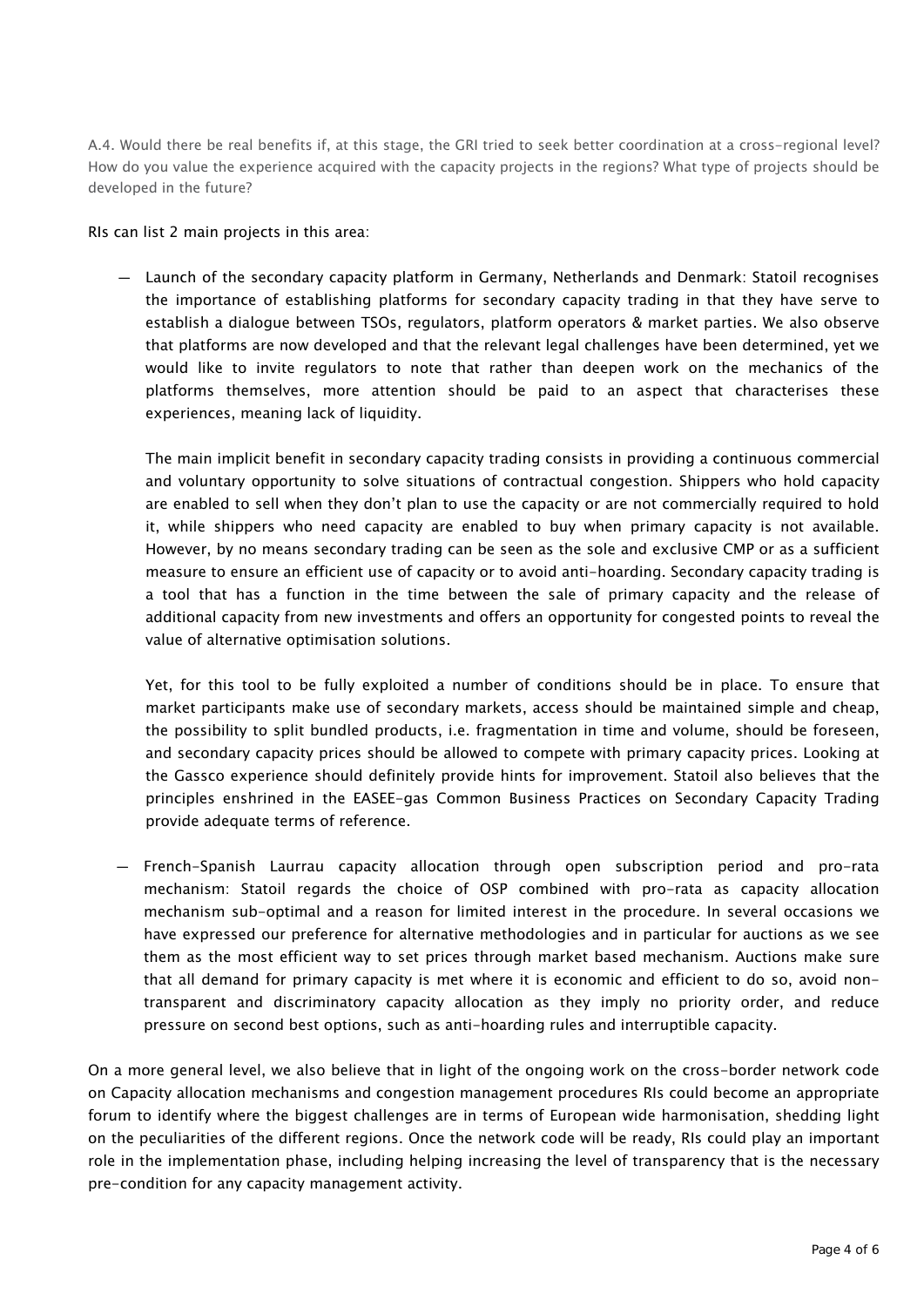On a different note, we do not believe that adding another forum for discussions and consultations would benefit the drafting process. Many actors and tables are already available and a new dimension would not bring much value or clarity, especially because the goal of this exercise should be to try to limit exceptions and differences rather than finding new ways to accommodate them. The work on cross-network codes has to be ambition and long-lasting, otherwise it will fail or remain of limited use.

Finally, Statoil believes that RI could contribute to reflecting on the development of an "integrated model" for market based capacity allocation mechanism, which is able to signal ex-ante the capacity price levels that represent existing grid costs, investment triggers – tariffs and minimum booking - for new capacity, and it encompasses the potential for buy-back of oversold capacity by TSOs. Such a model would aggregate capacity demand at each entry and exit point and put a price on different levels of demand factoring the need of the TSO to invest in new capacity to satisfy all requests for access to the network or to oversell beyond technical available capacity. In such a model capacity would be requested by network users through regular pre-defined price levels auctions.

# **Transparency**

A.5. What would you expect to be the contribution of the GRI to transparency going forward? Do the current projects in the three regions meet your expectations?

A.6. How could this work help to ensure that the requirements of the 3rd Package are met in a consistent way across the three gas regions?

Transparency initiatives, where seriously implemented, have obtained very good results. In the North-West region TSOs have improved sensibly the quantity and the quality of data provided, although more could be done with respect to harmonising the way data are made available. Full implementation of Chapter 3 of Regulation (EC) No 1775/2005 will have to be the next challenge and the opportunity to move towards a consistent approach across Europe.

### Interoperability and Hub development

A.7. What further actions would you expect from the GRI in this area in order to contribute to interoperability and hub development?

A.8. From your experience with the Regional Initiatives, what are the main obstacles to reach harmonization regarding interoperability at a regional level?

Hubs are key to improve access to markets as increased trading at the hub ensures a more level playing field for all parties, it creates flexibility and optimisation potential for stakeholders, and it provides an alternative platform to source and dispose of capacity. Experience so far is that lack of liquidity is the main factor preventing/limiting hub development and that lack of access to firm capacity represents the main obstacle for the situation to be improved.

Security of Supply